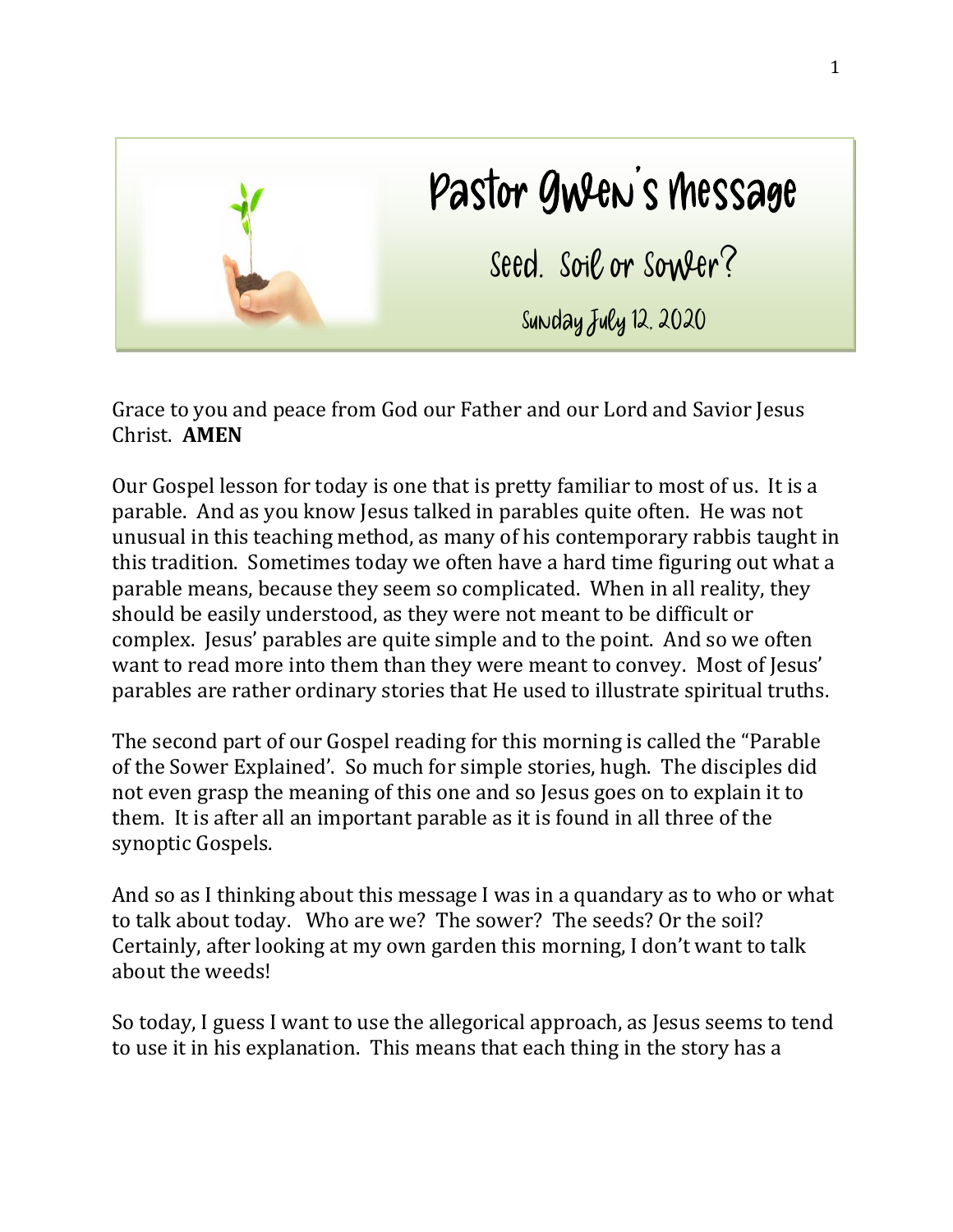hidden or symbolic meaning. So maybe just maybe this parable is not quite as simple as we might be led to believe.

Personally, I think that we can be all three things in this story at different times in our lives. Here's what I mean. At times we can be the sower of the good news. Other times we can plant seeds of God's kingdom in others as we move along the path of life. We scatter our beliefs as we walk through daily life. Showing, if not always able to tell others about how God is working in our lives. We continue to proclaim the Gospel in word and deed. And above all, we realize that when we let go of the seed, it is for God to grow it in others. This is where the Holy Spirit works in those seeds that we plant. Many seeds that we sew might fall on deaf ears, some may need to hear our message more than once and then again, some people may be moved by the seed right away. Whatever the growth, it cannot happen without our first casting the seed.

Rodney, wanting to be the farm kid he dreamed of, was in heaven when we bought our mini farm in the town of Erin. We had horses, chickens, turkeys and one cow at a time. And with that comes a lot of you know what, manure. From working with animals all those years he would always use a very colorful expression when I would get upset about something not working even after I had tried or done it several times. Calmly he would say, "you have to throw a lot of manure against the barn door before it sticks!" I knew what he was saying, but never really figured out why you would throw manure against the barn door.

But I do know why I am a sower, why I throw out the seeds of faith. I feel called to do that. After all Jesus went to the cross for me, died a horrible death for me and then rose again for me, to give me forgiveness of my sins, eternal and abundant life. Those promises are well worth the little time it takes me to sew seeds wherever I go. And yes, sometimes those seeds do not produce fruit, but then again, I am not in charge of the soil they fall in.

So, secondly, we can at certain times in our life be that soil where others have planted seeds. I know from experience that sometimes even when good seeds are presented our hearts are hard as a path. Other times our hearts are filled with rocks and thorns, but also there are times when our hearts are open, rich with good soil and those seeds sown can grow in us and yield an abundant faith. And so how do we make sure that when we are on the end of receiving